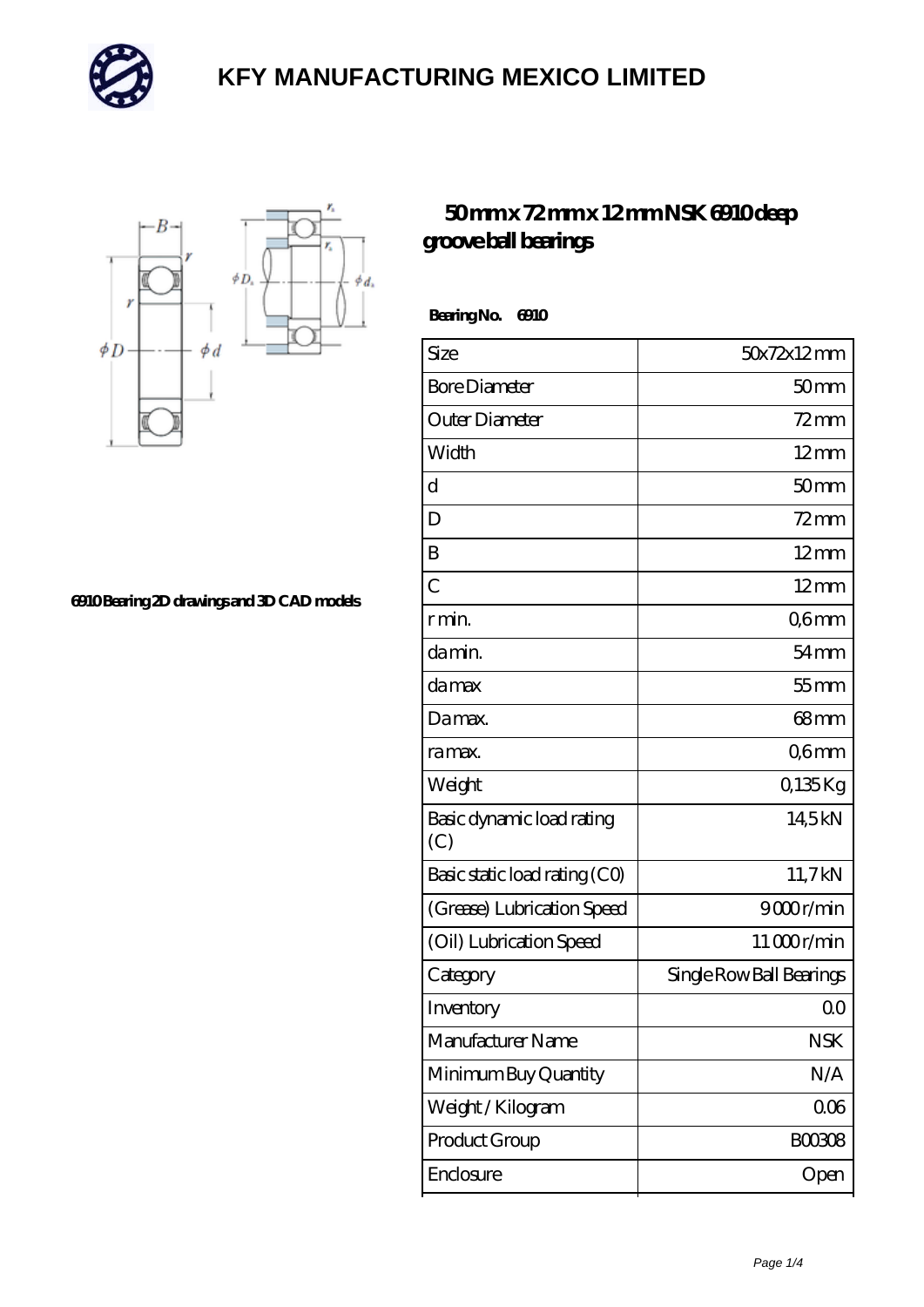

| Precision Class                    | ABEC 1   ISO PO                                                                                                                                                               |
|------------------------------------|-------------------------------------------------------------------------------------------------------------------------------------------------------------------------------|
| Maximum Capacity / Filling<br>Slot | No                                                                                                                                                                            |
| Rolling Element                    | <b>Ball Bearing</b>                                                                                                                                                           |
| Snap Ring                          | No                                                                                                                                                                            |
| <b>Internal Special Features</b>   | No                                                                                                                                                                            |
| Cage Material                      | <b>Steel</b>                                                                                                                                                                  |
| Internal Clearance                 | CO-Medium                                                                                                                                                                     |
| Inch - Metric                      | Metric                                                                                                                                                                        |
| Long Description                   | 50MM Bore; 72MM<br>Outside Diameter; 12MM<br>Outer Race Diameter;<br>Open; Ball Bearing; ABEC 1<br>  ISO PQ No Filling Slot; No<br>Snap Ring, No Internal<br>Special Features |
| Category                           | Single Row Ball Bearing                                                                                                                                                       |
| <b>UNSPSC</b>                      | 31171504                                                                                                                                                                      |
| Harmonized Tariff Code             | 8482105068                                                                                                                                                                    |
| Noun                               | Bearing                                                                                                                                                                       |
| <b>Keyword String</b>              | Ball                                                                                                                                                                          |
| Manufacturer URL                   | http://www.nskamericas.co<br>m                                                                                                                                                |
| Manufacturer Item Number           | 6910                                                                                                                                                                          |
| Weight/LBS                         | 0.134                                                                                                                                                                         |
| Outer Race Width                   | Q472Inch   12Millimeter                                                                                                                                                       |
| Outside Diameter                   | 2835Inch   72Millimeter                                                                                                                                                       |
| Bore                               | 1.969 Inch   50 Millimeter                                                                                                                                                    |
| bore diameter:                     | 50 <sub>mm</sub>                                                                                                                                                              |
| static load capacity.              | 11700N                                                                                                                                                                        |
| outside diameter:                  | 72mm                                                                                                                                                                          |
| precision rating                   | ABEC 1 (ISO Class<br>Normal)                                                                                                                                                  |
| overall width:                     | $12 \text{mm}$                                                                                                                                                                |
| finish/coating                     | Uncoated                                                                                                                                                                      |
|                                    |                                                                                                                                                                               |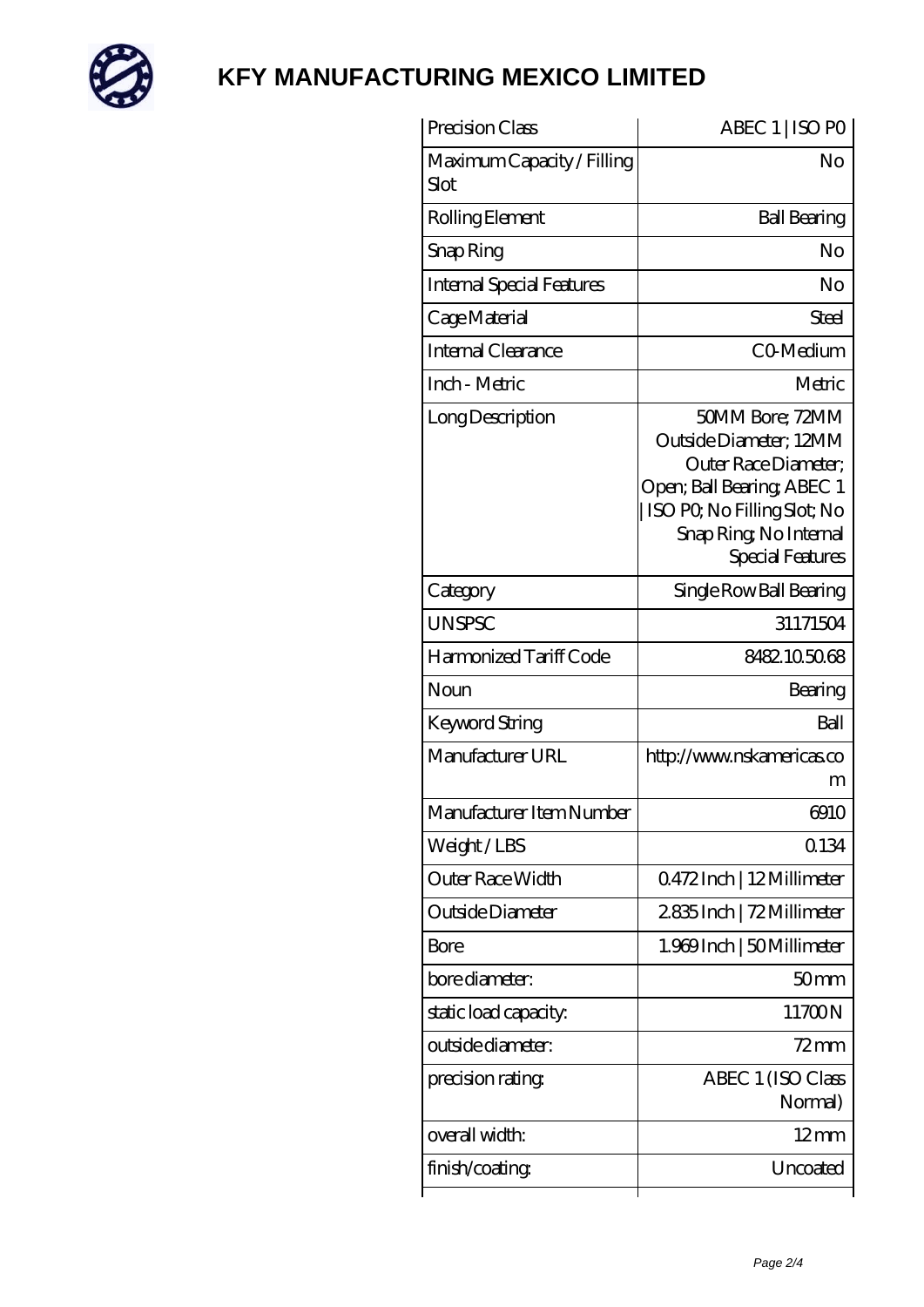

| bore type:                      | Round                     |
|---------------------------------|---------------------------|
| cage material:                  | <b>Steel</b>              |
| closure type:                   | Open                      |
| outer ring width:               | $12 \text{mm}$            |
| rowtype & fill slot:            | Single Row Non-Fill Slot  |
| fillet radius                   | 06 <sub>mm</sub>          |
| internal clearance:             | CO                        |
| maximum rpm:                    | 11000RPM                  |
| operating temperature<br>range: | Maximum of $+250^\circ$ F |
| series                          | $\Theta$                  |
| dynamic load capacity.          | 14500N                    |
| <b>SRI</b>                      | 349                       |
| hidYobi                         | 6910                      |
| LangID                          | 1                         |
| $D_{-}$                         | 72                        |
| <b>SREX</b>                     | 002                       |
| $\mathbf{B}$                    | 12                        |
| damin                           | 54                        |
| hidTable                        | ecat_NSRDGB               |
| Oil rpm                         | 11000                     |
| SRE                             | 349                       |
| mass                            | 0.135                     |
| GRS rpm                         | 9000                      |
| ra                              | 06                        |
| <b>SRIX</b>                     | 002                       |
| $D_a$                           | 68                        |
| <b>SRIN</b>                     | $-002$                    |
| CO                              | 11.7                      |
| fo                              | 161                       |
| <b>SREN</b>                     | $-002$                    |
| DE                              | 67.747                    |
| Prod_Type3                      | DGBB_SR_OT                |